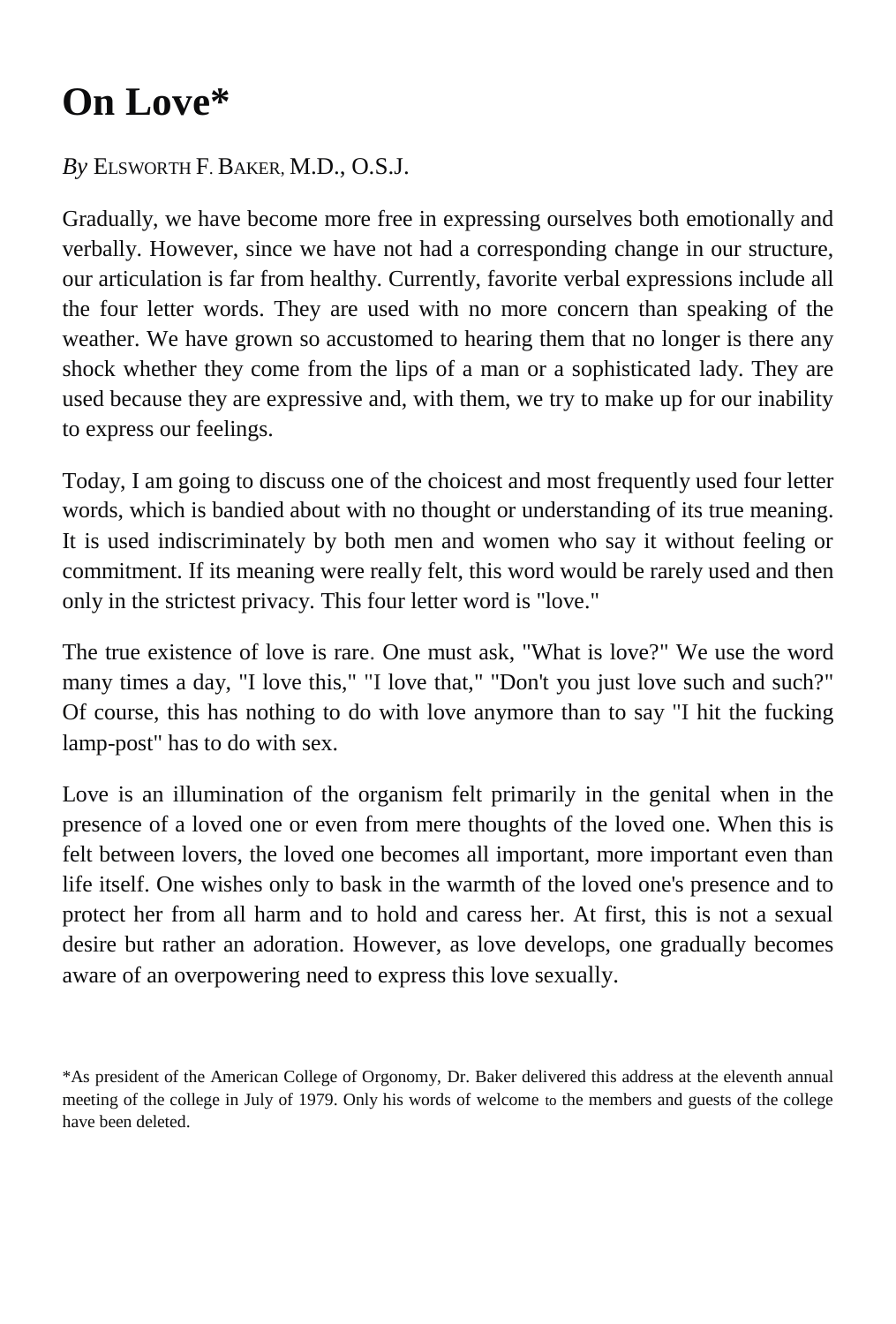Sex is and should be an expression of love. In our society, how we have defiled it! Unfortunately, society does not distinguish healthy sexual expression from pornographic sexual degradation, so all sexuality is frowned upon and becomes dirty except the routine function of sex for procreation.

The sexual expression of love is a total reaching out for another, a merging with that person and total surrender to her. Energy is literally reaching out, the skin becomes warm, the pulse full and slow, vision is acute, the genitals are filled with blood and acutely sensitive, while streamings flow through the body. It is a state of great tension and must be relieved through the sexual embrace, after which the organism can relax with a feeling of great gratitude.

In healthy love, one seeks a specific mate. This is probably to a large extent based on harmonious orgonotic pulse rates, but certainly our training and environment help to determine our selection. We tend to select one whose background is similar to ours. Selection in adolescence is not as rigid. That is a time of getting acquainted and testing out possible mates, preparing for a permanent selection; but in the adult, selection is quite specific. Even if everyone were healthy, not everyone would do, although there would be a wider choice. We must remember that healthy people are not all alike and so would not be equally desirable.

When we speak of health, we are inclined to conjure up the ideal person. One may be healthy but be far from ideal. And here, again, we are inclined to place a rigid separation between one who is healthy and one who is neurotic, believing the healthy one could not be interested in the neurotic. The neurotic is simply one who has exaggerated certain traits of his healthy core, which gives rise to a specific character in accord with the traits that have been used as defenses and thus have become over-emphasized. The neurotic contains nothing that does not exist in health except that his important defenses would not assume so much importance if he had a healthy structure. Thus, a healthy person could love one who was neurotic, provided she was not too obviously neurotic, and would, of course, have to adjust to the more restricted capacity of the neurotic. He would need to maintain a great deal of patience and understanding. Occasionally, this can draw the neurotic to health. A component always present in the neurotic pursuit of love is anxiety. He is not accustomed to the expansion that is a prerequisite of love.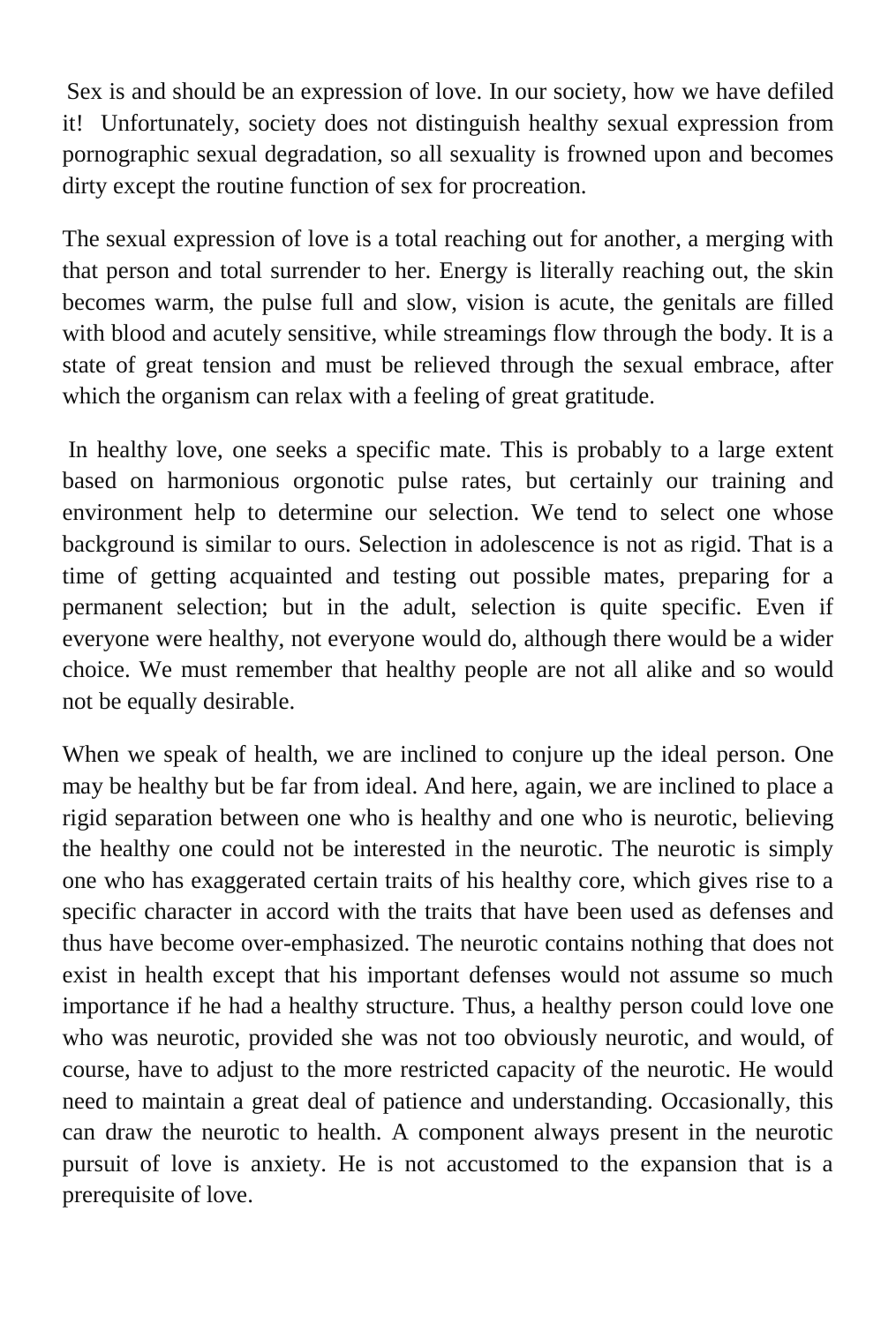The love of a healthy person is unselfish and nonrestricting. It wishes what is best for the loved one and allows complete freedom, not trying to tie the loved one down to the relationship, as the neurotic does. On the other hand, the love of the neurotic is selfish, wishing to hold the loved one at all costs because of his own insecurity and desperate needs. Stewart Emery has described healthy love correctly as: "I will not harm you, I accept and do not judge you, I support and appreciate your essence, I love you."

It is often asked whether jealousy would exist in the healthy love relationship. We have not had sufficient experience with health to be dogmatic about it, but I think it would. Not the overpowering, uncontrollable jealousy of the paranoid, but certainly an awareness when the mate seems to favor a rival. If the mate chooses the rival, then intense sadness and loss is felt. One remembers the mate is under no obligation to love or even continue the relationship, and that, therefore, anger and resentment are not appropriate. There are three avenues open to the rejected one, all of which are equally healthy: 1) He may compete and try to win her back; 2) he may accept the situation, or 3) he may break any remaining ties himself and seek a new mate. In any event, he will not allow his loss to overpower or incapacitate him, as the neurotic would.

Love may last from one day to a lifetime, depending on several component factors in the relationship. To like the loved one's body is necessary. To develop a mutually satisfying sexual relationship is also necessary, but this must be backed by enjoying each other's company and having many interests in common. Also present should be the ability to satisfactorily solve all major problems that interfere with the relationship and develop a mutual trust. The more each can complement the other, the longer the relationship can last. I have known many to doubt that a love for one day could be healthy. They say, "If it is healthy, why would it end?" Suppose, for example, a man and a woman are on vacation (rest increases sexual tension and the circumstance lowers the required specificity) in an exotic place, attending a formal grand ball. They see each other at their best, in glamorous attire and in a romantic setting. They meet and talk and illuminate with all the feelings of love. They spend the night in ecstasy, but, when morning dawns, they may see two different people, wholly unsuited to each other.

In marriage, when one mate ceases to excite the other, this is usually permanent unless it is due to correctable factors. In the latter case, a brief affair may restore the marriage and bring the two closer together. In the first instance, the marriage may be dissolved or it may be continued as a companionship where this is very satisfying.